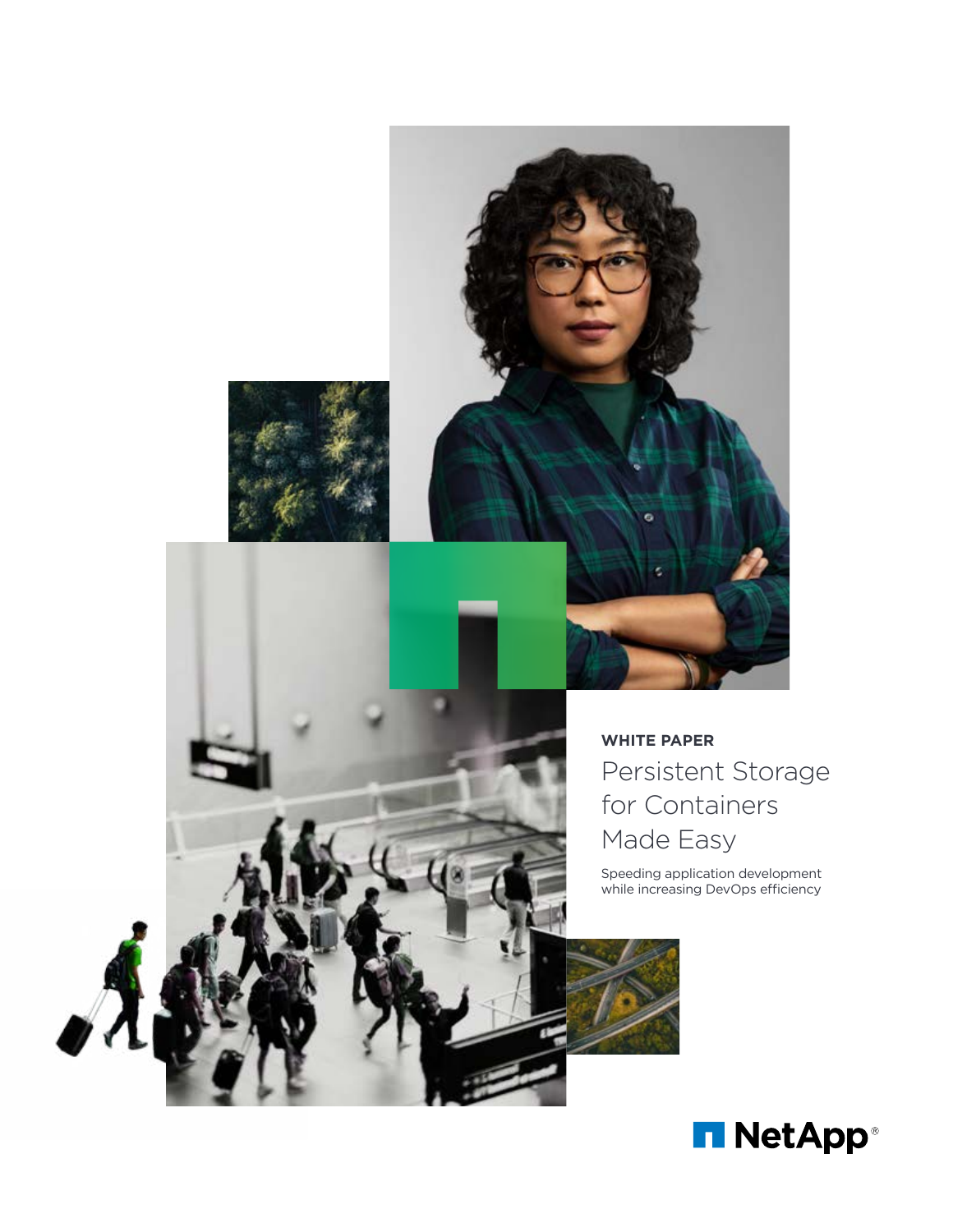| The Challenge: Building DevOps Maturity                                              | 3              |
|--------------------------------------------------------------------------------------|----------------|
| The Big Container Hurdle: Managing Persistent<br>Storage for Stateful Applications   | 3              |
| A Short Overview of Containers, Data Persistence,<br>and Stateless vs. Stateful Apps | $\overline{4}$ |
| A Good Start: Basic Provisioning of Persistent<br>Storage for Containers             | $\overline{4}$ |
| The Verdict: Some Progress, But Still Too Much Waiting                               | $\overline{4}$ |
| Storage Classes, Storage Pools, and Trident:<br>Persistent Storage on Demand         | 5              |
| Could a Storage-Class Catalog Be That Easy?                                          | 5              |
| The Future of DevOps                                                                 | 6              |
| Transforming How You Work                                                            | 6              |
| Helping You, Helping Your Business                                                   | $\overline{7}$ |
| <b>Additional Resources</b>                                                          | 7              |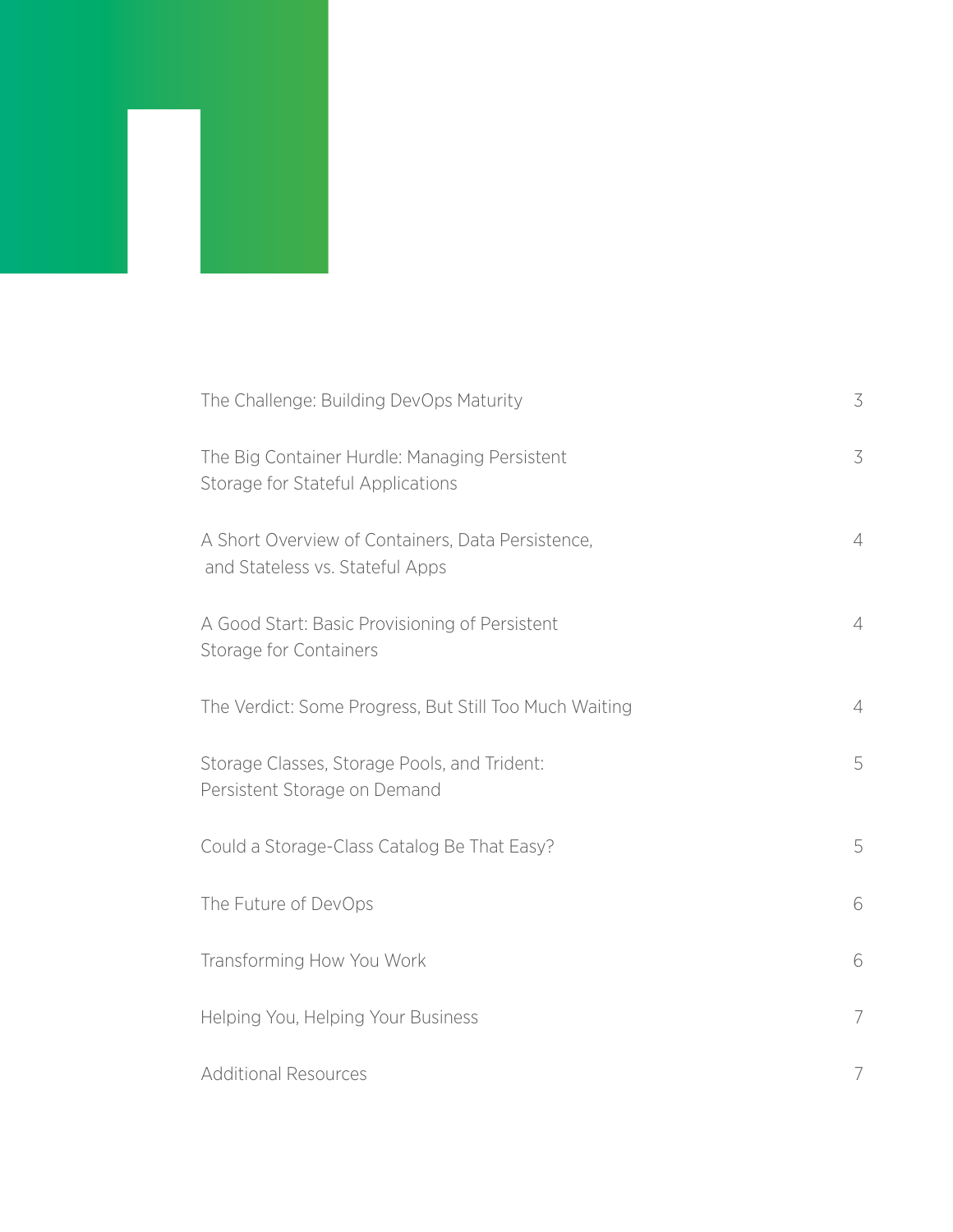## <span id="page-2-0"></span>**The Challenge: Building DevOps Maturity**

Continued innovation. Better, faster product rollouts. More streamlined operations. A growing pool of happy customers.

These are universal goals for many organizations. They are also milestones along the drive toward better business outcomes: greater top-line revenue growth and improved bottom-line profitability.

On the flip side of such drives toward achievement are often the growing pains and frustrations of an organization in the midst of transformation. Application developers—eager to accelerate development efforts that solve customer needs—might find themselves frustrated with ticketing systems and long waits for storage and compute resources. Infrastructure and operations (I&O) teams, in contrast, struggle to keep up with incoming service tickets and with controlling the way infrastructure is being utilized.

This mixture of goals and growth pains is propelling organizations to pursue agile and lean methodologies to drive greater speed and efficiency in their product development. And while agile and lean methodologies have delivered significant benefits, far greater benefits could be realized if the IT infrastructure and processes were aligned to support the efficiency and speed organizations desire.

This is where DevOps comes in. DevOps is an approach designed to more rapidly achieve transformation in both application development and IT infrastructure operations.

Organizations that succeed in achieving DevOps maturity are often characterized by their degree of mastery of six key capabilities:

- **Code, artifact, and binary management.** Repositories for retaining and managing software components
- **Configuration management.** Configuring and maintaining infrastructure and software systems in known ways
- **Cloud/PaaS.** Use of public, private, and hybrid cloud infrastructure to support software development
- **Containers.** Lightweight but highly scalable application runtime environments
- **Analytics.** Automated monitoring and management of infrastructure
- **Continuous integration/continuous deployment (CI/CD).** End-to-end automated processes that enable developers to write and automatically deploy code

One of these six areas in particular—containers—has taken on increasing significance for application development and infrastructure operations teams that seek additional speed and efficiency. This white paper addresses this move toward DevOps maturity with containers while highlighting one of the key issues that must be considered: managing persistent storage for stateful applications.

# **The Big Container Hurdle: Managing Persistent Storage for Stateful Applications**

As DevOps teams begin to consider more real-world production deployments of containerized applications, challenges have emerged. Not the least of which is the management of persistent data storage for containers.

Do you need a better understanding of concepts such as data persistence with containers or stateful vs. stateless applications? See the brief inset on page 4.

Early in the application container movement, it became clear that the handling of data storage was a challenge. In a [survey](https://www.cncf.io/blog/2017/04/27/meeting-challenges-using-deploying-containers/) by the Cloud Native Computing Foundation (CNCF), nearly half the respondents (42%) said storage and resource management was a key container adoption challenge (Figure 1).<sup>1</sup> Many of these cited ongoing issues with storage persistence. Others wanted easier access to network storage.



Figure 1) Challenges to container adoption (multiple responses were allowed). *Source: Cloud Native Computing Foundation.*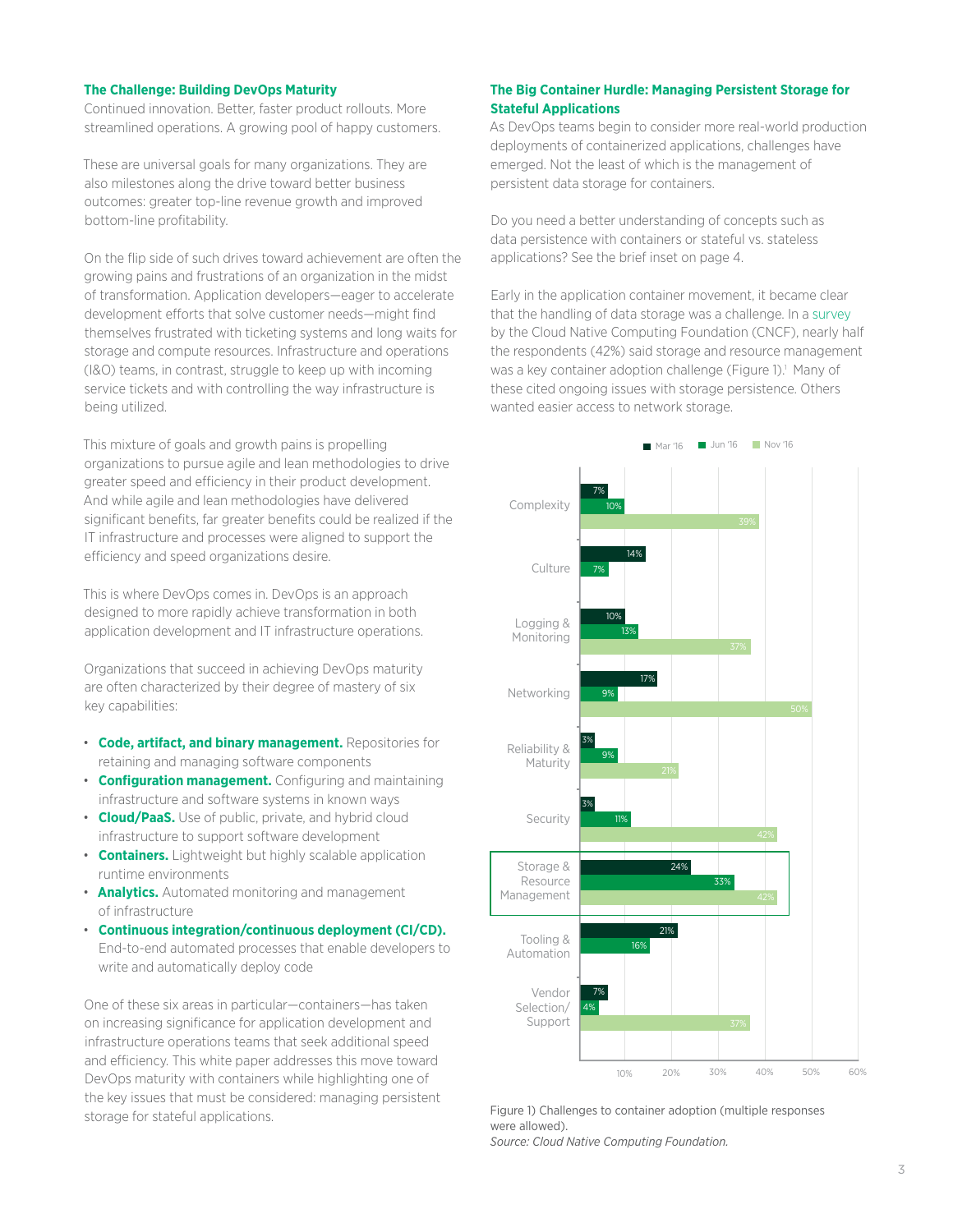<span id="page-3-0"></span>As a result, container platforms began to tackle the persistent storage challenge. Early persistent storage provisioning efforts made a good start, but remained somewhat inflexible and overly manual. Accelerating the DevOps pipeline also did not seem possible, especially when applications needed to be coded, tested, and deployed into hundreds or thousands of containers.

From a scalability perspective, having to manually provision storage for thousands of containers began to look insupportable: too cumbersome, too error-prone, and too hard to maintain. There had to be a better way.

Before containers, many enterprise applications successfully met their persistent data storage needs through a central connection to shared enterprise storage. In a container world, couldn't such stateful applications operate just as well if they had easy access to similar shared storage features? But this question remained: How easy would it be to get there?

# **A Good Start: Basic Provisioning of Persistent Storage for Containers**

Container environments such as Docker and Kubernetes originally responded to the storage persistence challenge with a useful, semiautomated mechanism. This mechanism allowed users to create and "claim" a particular persistent storage volume for use by one or more container processes. This required a storage administrator to first create persistent volumes from various underlying network storage resources.

#### **Kubernetes: Basic Provisioning in Action**

For Kubernetes, the process adopted code-based mechanisms associated with a PersistentVolume (PV) and a matching PersistentVolumeClaim (PVC).

A static, persistent volume (for instance, a volume with 8GB of all-flash storage capacity) would have to first be created by an administrator. Then the application user (or developer) could subsequently request or claim that specific persistent volume with a few lines of code.

This claiming and binding of PVs to PVCs was intriguing for container environments because it enabled containerized applications to start consuming persistent network storage through code.

Although a good start to enabling the consumption of network storage, a number of challenges with this basic provisioning approach remained. The largest of the challenges is the need for automation.

# **The Verdict: Some Progress, But Still Too Much Waiting**

The use of preprovisioned PVs with their PVC pairings was an excellent first step to solve containers' persistent storage issues. However, much of the storage provisioning process still remained a largely manual, static, and repetitive effort on the part of both the Dev and Ops sides of the house. This posed several inefficiencies for application development and DevOps teams looking to reduce handoffs and automate their efforts toward CI/CD:

# **A Short Overview of Containers, Data Persistence, and Stateless vs. Stateful Apps**

By their nature, containers are stateless. Their contents are ephemeral. This means a container's related applications or processes can be started, stopped, and restarted quickly during a given session. By default, this meant that data created while a container was active would be destroyed as soon as the container was terminated or destroyed.

Unfortunately, as DevOps teams looked to develop and deploy more applications into production on container platforms, a variety of needs emerged to retain or persist data past the life of any single container.

Many soon found that nearly every application had at least one process or microservice requiring a persistent volume (PV) for state data needing to persist past the life of a given container.

Here are a few examples of stateful applications requiring data persistence:

- **Database environments.** A database container needs to persist storage for its datastore. Given the ephemeral nature of containers, however, that's not feasible without help. Local storage was not a good option, either. If the container moved or was destroyed, it would lose access to that data.
- **Environmental or session data.** Stateful applications also often collect and save application environmental attributes or client session data (state). This acts as historical data to enhance the client experience. In this case, the next time the client interacts with the application, it can present relevant data or better manipulate data created in a previous session.

Just as important as the need to preserve state data was the need to share data. Organizations building or migrating to containerized applications soon found the need for everyone from development to testing and operations—to access the same datasets from the same centralized network storage resources. Persistent volumes stored on network storage could also ensure that containerized applications were more protected by enterprise-grade storage features, driving greater application availability, reliability, security, and data protection.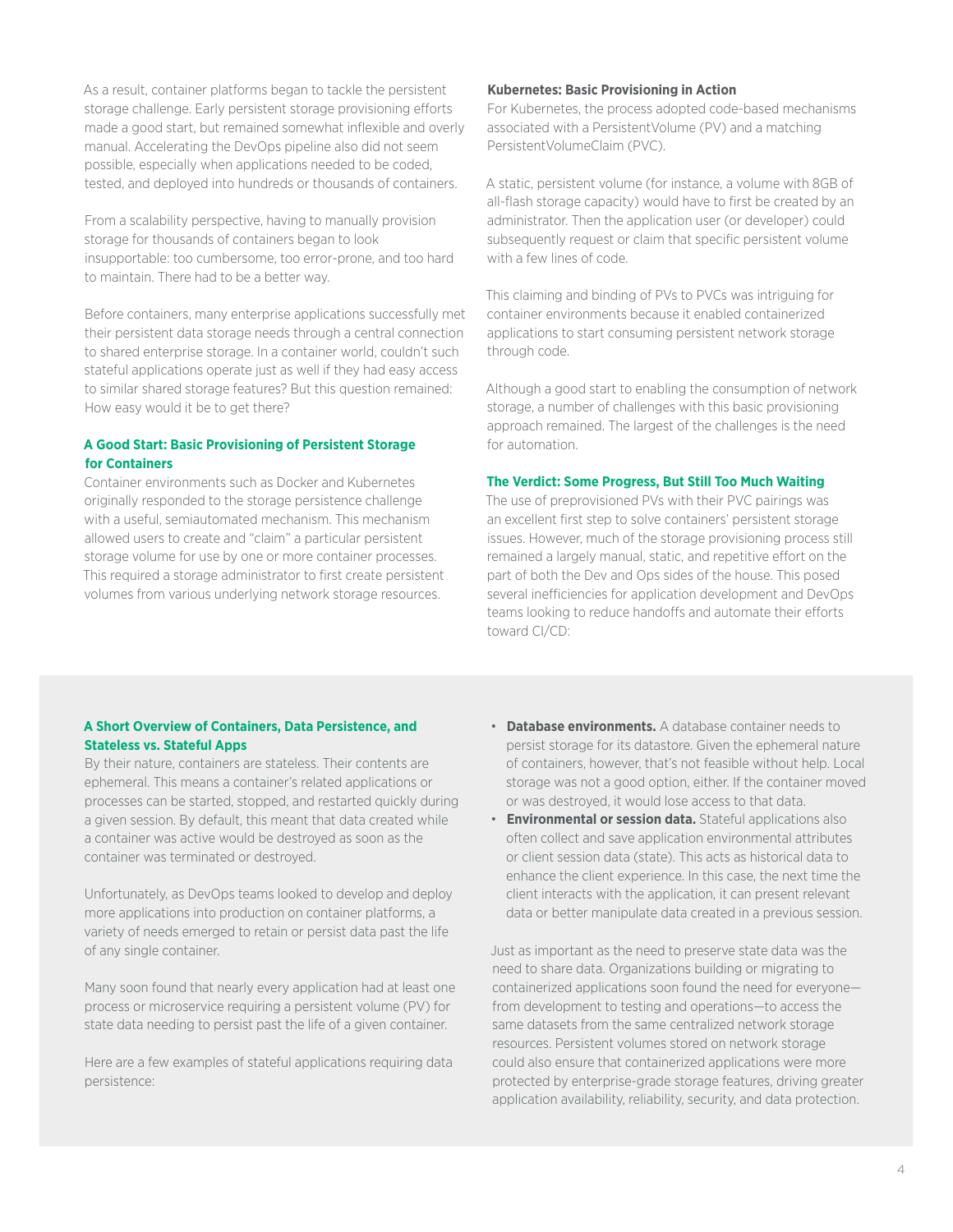- <span id="page-4-0"></span>• **Manual storage requests.** Application developers or QA personnel working on code or testing sprints might need to stop what they were doing to ask the storage administrator to create a PV. When scaling larger container applications, this might involve hundreds or thousands of ongoing storage requests.
- **Frustrating wait times for storage.** Development or QA teams might then be left waiting for approval of their request or for the administrator to schedule a time to manually create one or more PVs.
- **Inefficient use of storage.** With preprovisioned storage for PVs to support development and QA, the storage administrator could easily provision too little (underprovisioning) or too much (overprovisioning) storage capacity (Figure 2). They might also reserve too few or too many IOPS per volume:
	- **The risk of underprovisioning.** When too little storage is provisioned ahead of time for PVs, it could cause a bottleneck that limits developers requiring more capacity than what is readily available.
	- **The risk of overprovisioning.** Overprovisioned storage resources, now locked in one or more PVs, might later go to waste once bound to a PVC with a much smaller requirement for capacity or performance. (Remember those overprovisioned, underutilized storage silos of old?)
- **Ineffective use of administrator resources.** For multiple application development efforts, those involved in storage or cluster administration might find themselves the new bottleneck in one or more DevOps pipelines. If multiple new volume requests came at the final hour, the admin might still need to perform several manual steps in the setup and creation of each static PV. This practice also didn't aid administrators charged with further automating the infrastructure and monitoring its overall consumption.



(Figure 2) The risk of underprovisioning or overprovisioning.

If this sounds a lot like storage provisioning of the old days, you're not alone in thinking this way. In concluding his 2017 Tech Field Day talk, [DevOps Through Desired State,](https://www.youtube.com/watch?v=btLZl7M6gnY&=&list=PLinuRwpnsHacYmunO7zyES6SyrsrFfu5O&=&index=4) NetApp Technical Marketing Engineer Andrew Sullivan commiserated with DevOps teams wanting to break free from this type of legacy provisioning. **"Storage is not a resource I should just have to tolerate, sulking down to the storage team's desk and begging for more capacity,"** he said. **"I don't want to provision storage. I don't want to consume storage in 2017 the same way that I did in 1989."** <sup>2</sup>

Thankfully, NetApp—and others who support container environments—knew there had to be a better way for DevOps teams to consume storage on demand and provision it dynamically exactly where and when it was needed.

# **Storage Classes, Storage Pools, and Trident: Persistent Storage on Demand**

What Andrew Sullivan alluded to in the last section was the need for a better way to provision storage resources. This was a way that reflects the early promise of containers: Features dynamically created and deployed, on demand—with little to no manual intervention.

For Kubernetes, this meant the introduction of dynamic storage provisioning through another concept, StorageClass. It also meant some great automation from storage provisioners such as Trident for Kubernetes:

- **On-demand persistent storage.** The open-source Trident project, developed by NetApp, is a dynamic storage provisioner that gives containerized applications on-demand access to the persistent volumes of NetApp<sup>®</sup> storage they need, when they need them. No more waiting.
- **Unlocking powerful underlying storage**. Container environments using Trident are able to unlock powerful storage features from underlying NetApp data management platforms (such as NetApp HCI, ONTAP<sup>®</sup>, NetApp SolidFire® Element<sup>®</sup> OS, SANtricity®).
- **Not just for Kubernetes.** Similar functionality for persistent volumes is also available through Trident for Docker and OpenShift.

# **Could a Storage-Class Catalog Be That Easy?**

Using Trident, developers in Kubernetes environments can now dynamically provision persistent volumes just by requesting a storage class from a virtual pool of underlying storage.

Let's take a look at how this works. Using storage classes, persistent volume provisioning occurs automatically on demand, using code. The user just makes a persistent volume claim and names a specific Trident storage class along with it such as Gold, Silver, or Bronze.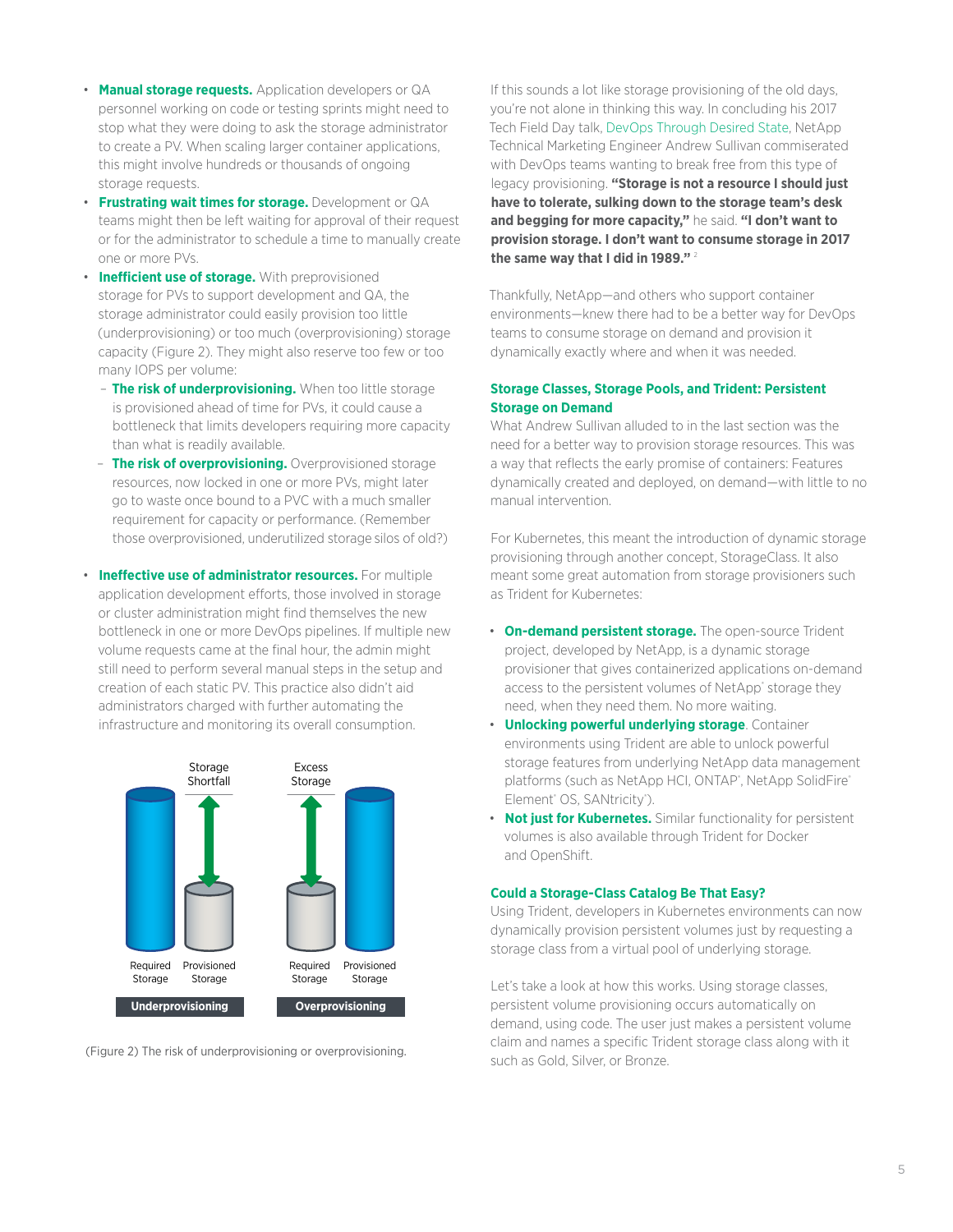<span id="page-5-0"></span>

(Figure 3) Dynamically provision persistent volumes using Trident. • **For IT or storage administrators.** No more scrambling

Note: Configuration of underlying storage class attributes and naming conventions is a back-end function typically performed by an administrator when building an initial catalog of persistent storage classes. One organization's storage classes might just as easily be called Dev, Staging, and Production. Another's could be called Fast or Slow. For further details about these types of configuration functions, see Trident [documentation.](https://netapp-trident.readthedocs.io/en/stable-v18.04/) 3

A persistent volume is then created from that storage class in the underlying NetApp storage pool. It is then subsequently bound to the user's persistent volume claim (PVC). Users no longer need to know about the underlying storage. Trident handles those details. That's it.

# **See Trident in Action**

The best way to understand the value of Trident is to see its dynamic provisioning at work. Take a few moments to watch one of the following online demonstrations:

- **Short demo** (3:20 minutes): [Using Trident for Dynamic](http://www.youtube.com/watch?v=97VZWYssL2E)  [Storage Provisioning with OpenShift](http://www.youtube.com/watch?v=97VZWYssL2E) 4
- **Longer demo** (23:53 minutes): [Managing Persistent Data](https://www.youtube.com/watch?v=XIuN91vG2wM)  in Kubernetes<sup>5</sup>

What does this type of provisioning functionality mean for different members of IT and DevOps?

• **For development or QA teams.** No more waiting for service tickets and storage request approvals. No more handoffs. Consumption of storage with a promised SLA that's just there when and where you need it, dynamically provisioned using familiar code interfaces. Developers now have a dynamic and flexible automatic provisioning system that frees them while still giving control to operations.

- for last-minute storage provisioning requests and endless service tickets. Less storage administration. More automated infrastructure scaling. More predictable control over storage consumption and easier monitoring of resources.
- **For IT executives.** Faster product delivery, better processes, and significant resource savings.

# **The Future of DevOps**

[DARZ](https://www.netapp.com/us/media/cs-darz-devops.pdf), a full IT service provider, delivers DevOps agility with its Docker & Container-as-a-Service offering. This offering was based on NetApp all-flash storage and Trident for Docker. Customers can rapidly spin up or spin down application containers without the need for a fullfledged operating system, cutting compute requirements by as much as four times.

With a lean, flexible, containerized environment. customers can shorten test cycles, accelerate development, and deploy new products faster. By simplifying the container-storage interaction through the Docker volume set of commands, Trident makes managing persistent data in a Docker environment easy.6

# **Transforming How You Work**

Beyond its ability to dynamically provision persistent volumes, tools such as Trident also allow DevOps teams to do so much more.

This includes on-demand access, through code, to NetApp storage efficiency features such as Snapshot™ copies and cloning. Such features can be game changers for development or QA teams who need to do more in less time with the least amount of resources.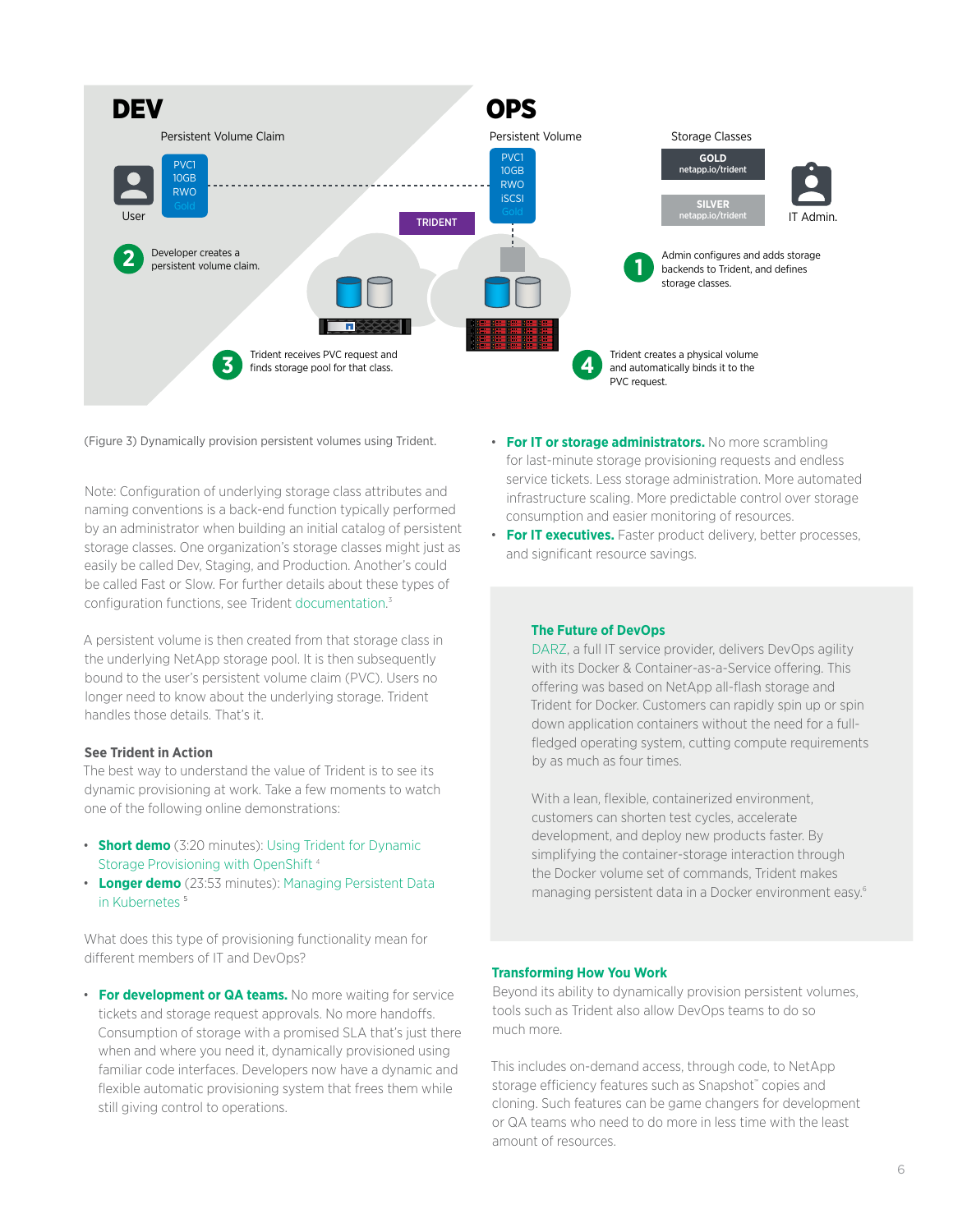<span id="page-6-0"></span>The use of Snapshot copies and cloning through NetApp and Trident allows:

- **Rapid creation of real-time clones of full production datasets.** This means new developer or test workspaces can be created dynamically in seconds with just a few lines of code. See Figure 4.
- **Quick and easy recovery of data.** With Snapshot copies, developers can quickly roll back datasets to a previous version. This is handy for testing code; developers can quickly iterate without fear of needing to recreate test datasets.
- **Storage capacity savings from Snapshot copies or clones.**  Organizations that make multiple clones of their production data for development or testing often experience from 40% to 90%<sup>7</sup> storage capacity savings.



(Figure 4) The power of NetApp cloning to accelerate DevOps workflows.

Learn more about how NetApp cloning and Snapshot work with Trident:

- Self-service volume cloning with Kubernetes<sup>8</sup>
- [Snapshot copies and self-service volume recovery](https://netapp.io/2018/04/03/self-service-data-recovery-using-trident-nfs/)  with Trident<sup>9</sup>
- This Tech ONTAP [podcast](https://soundcloud.com/techontap_podcast/episode-99-databases-as-a-service-containers) describes how NetApp Oracle expert Jeff Steiner cloned a large Oracle database in just 22 seconds using Docker with Trident<sup>10</sup>

# **Helping You, Helping Your Business**

Solving problems for the needs of developers and engineers is not new to NetApp. In fact, this is our heritage. As a company, we learned early how storage infrastructure could be used to enable and accelerate the important work of developers, engineers, and the wider goals of their companies. At NetApp, building better ways for organizations to manage data and consume storage is what we do. We see open ecosystems such as containers as a burgeoning, new area for further innovation. This innovation is propelled by its

community members. NetApp is a part of this community and actively engaged in furthering its innovation. Toward that goal, NetApp is working on many ways to allow community members to more easily consume storage where and when they need it. Today, NetApp is proud to support seamless storage consumption across a variety of open ecosystems. We continue to develop one of the industry's most comprehensive sets of APIs and integrations for environments such as Docker, Kubernetes, OpenShift, OpenStack, Ansible, Chef, Puppet, and more.

Trident is but one example of these efforts. We encourage you to try Trident with your organization's container environments and look forward to hearing of the amazing efficiencies and savings it brings to your own DevOps pipeline.

#### **Additional Resources**

To learn more about Trident and any other NetApp DevOps integrations, we encourage you to check out the following resources:

# **More About NetApp and Trident**

| NetApp solutions for containers                                    |   |
|--------------------------------------------------------------------|---|
| Trident feature overview:<br><b>Introducing Trident</b>            |   |
| Introduction to Kubernetes<br>persistent storage with Trident      |   |
| Cloning: Introducing Volume Cloning<br>with Trident for Kubernetes |   |
| Trident documentation                                              | 旧 |
| Trident GitHub download                                            |   |

#### **More About NetApp with DevOps**

| NetApp solutions for DevOps               | NetApp <sup>®</sup> |
|-------------------------------------------|---------------------|
| the Pub (netapp.io)                       | g (m) ;             |
| NetApp Slack channel<br>(netapp.io/slack) |                     |
| @NetAppPub                                |                     |